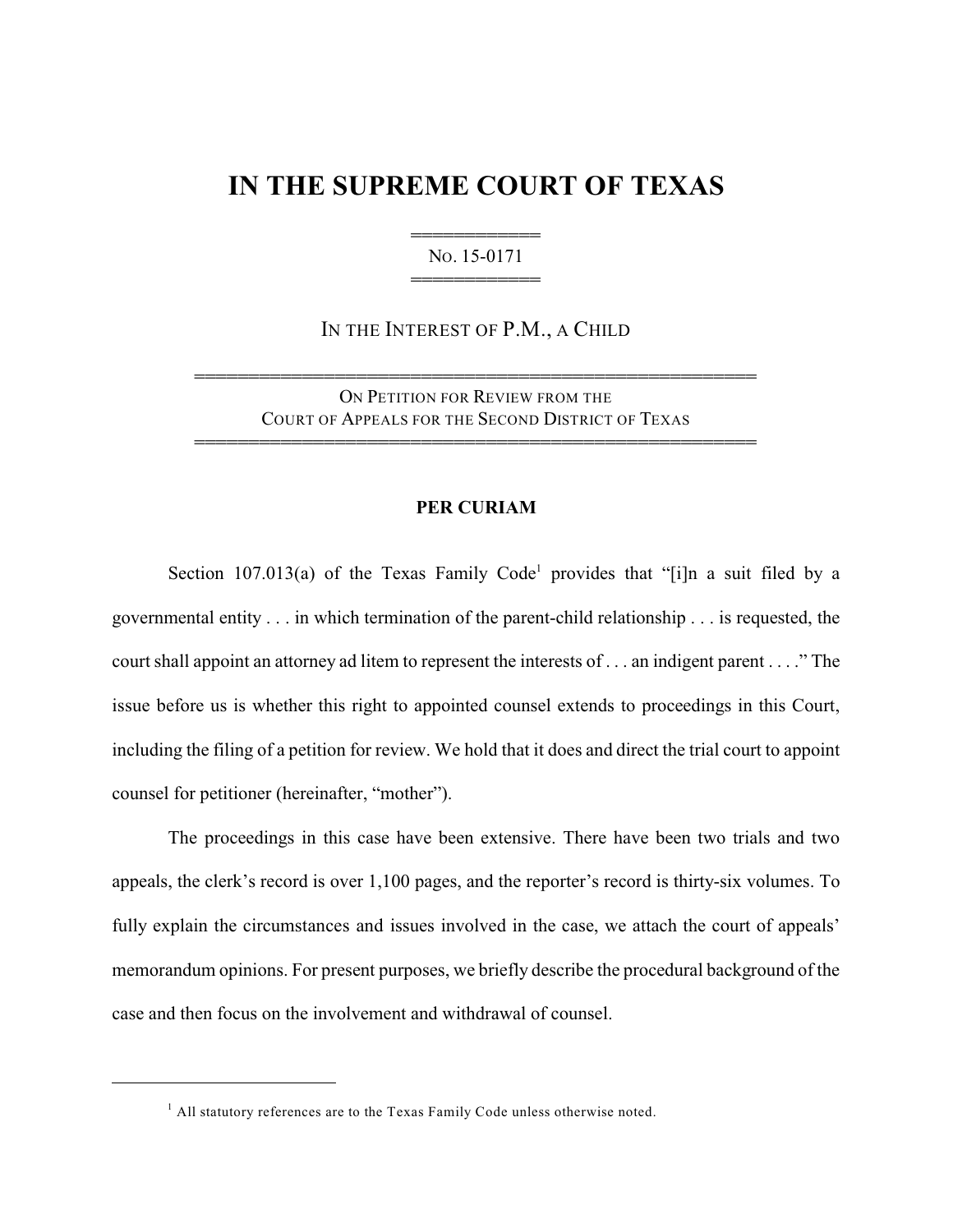The case began in 2011, when the Department of Family and Protective Services sued to terminate mother's relationship with her then five-year-old daughter because of mother's alleged use of methamphetamine and abuse by the child's father. After a bench trial, the court ordered termination, finding that mother had endangered her daughter and that termination was in the child's best interest.<sup>2</sup> The court of appeals concluded that mother had been improperly denied a jury and reversed and remanded for a new trial.<sup>3</sup> In the second trial, the jury found, as the court had before, that mother had endangered her daughter and that termination of the parental relationship was in the child's best interest. On a second appeal, the court of appeals affirmed.<sup>4</sup>

Attorneys appointed by the trial court represented mother through both trials and appeals, before the attorney in the second appeal moved to withdraw. The court of appeals abated the case and referred the motion to the trial court for a hearing to determine whether there was good cause for withdrawal and whether new counsel should be appointed. Mother and the lawyer both told the trial court that they did not want their relationship to continue. Without giving a reason, the trial court recommended that the lawyer be allowed to withdraw. The trial court's only findings were that mother remained indigent and still wished to pursue her appeal. Based on the trial court's recommendation and the record of the hearing, the court of appeals granted the motion to withdraw with an opinion explaining that the lawyer "expressed displeasurewith her continued representation"

<sup>&</sup>lt;sup>2</sup> See TEX. FAM. CODE § 161.001(1)(D), (E), (2).

<sup>&</sup>lt;sup>3</sup> In re P.L.G.M., No. 02-13-00181-CV, 2013 WL 5967037, at \*5 (Tex. App.—Fort Worth Nov. 7, 2013, no pet.) (mem. op.) [Appendix A].

*In re P.M.*, No. 02-14-00205-CV, 2014 WL 8097064, at \*34 (Tex. App.—Fort Worth Dec. 31, 2014) (mem. 4 op.) [Appendix B].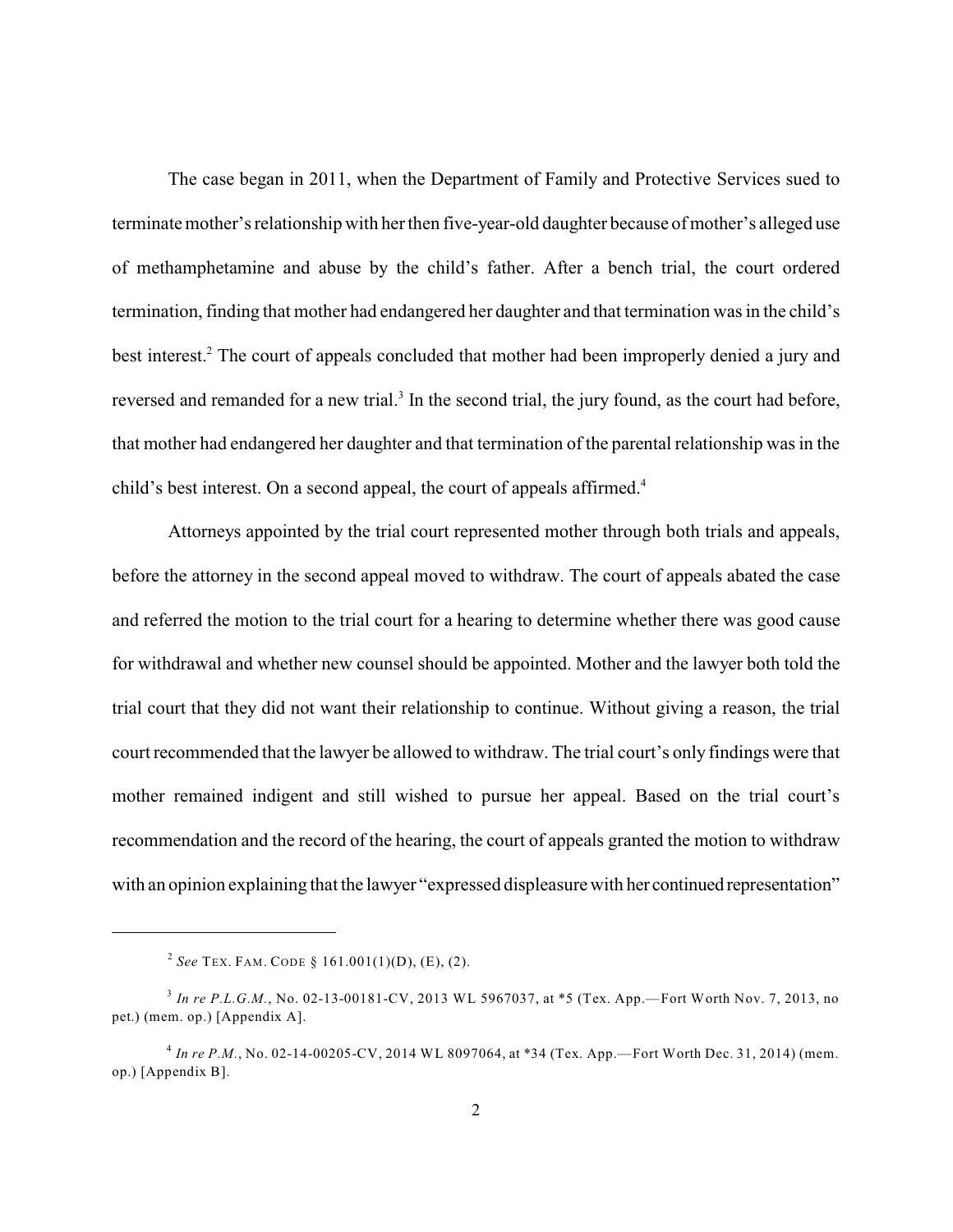of mother. Neither the trial court nor the court of appeals appears to have considered whether new counsel should be appointed. Mother moved the court of appeals for appointment of counsel, but the court of appeals simply transferred that motion to this Court.

In this Court, mother's counsel moved for an extension of time to file a petition for review but reasserted her motion to withdraw, stating that she was "unable to effectively communicate with [mother] to such a degree that further representation . . . is not possible," and adding that mother had "expressed on the record her desire" that the representation not continue. Mother reasserted her motion for appointment of new counsel. We abated the case to consider the issue of mother's right to counsel.

Section 107.013(a)(1) states:

In a suit filed by a governmental entity . . . in which termination of the parent-child relationship or the appointment of a conservator for a child is requested, the court shall appoint an attorney ad litem to represent the interests of . . . an indigent parent of the child who responds in opposition to the termination or appointment . . . .

Section 107.013(e) adds that "[a] parent who the court has determined is indigent for purposes of

this section is presumed to remain indigent for the duration of the suit and any subsequent appeal"

absent changed circumstances. Section 107.016(2) provides that appointed counsel

continues to serve in that capacity until the earliest of:

(A) the date the suit affecting the parent-child relationship is dismissed;

(B) the date all appeals in relation to any final order terminating parental rights are exhausted or waived; or

(C) the date the attorney is relieved of the attorney's duties or replaced by another attorney after a finding of good cause is rendered by the court on the record.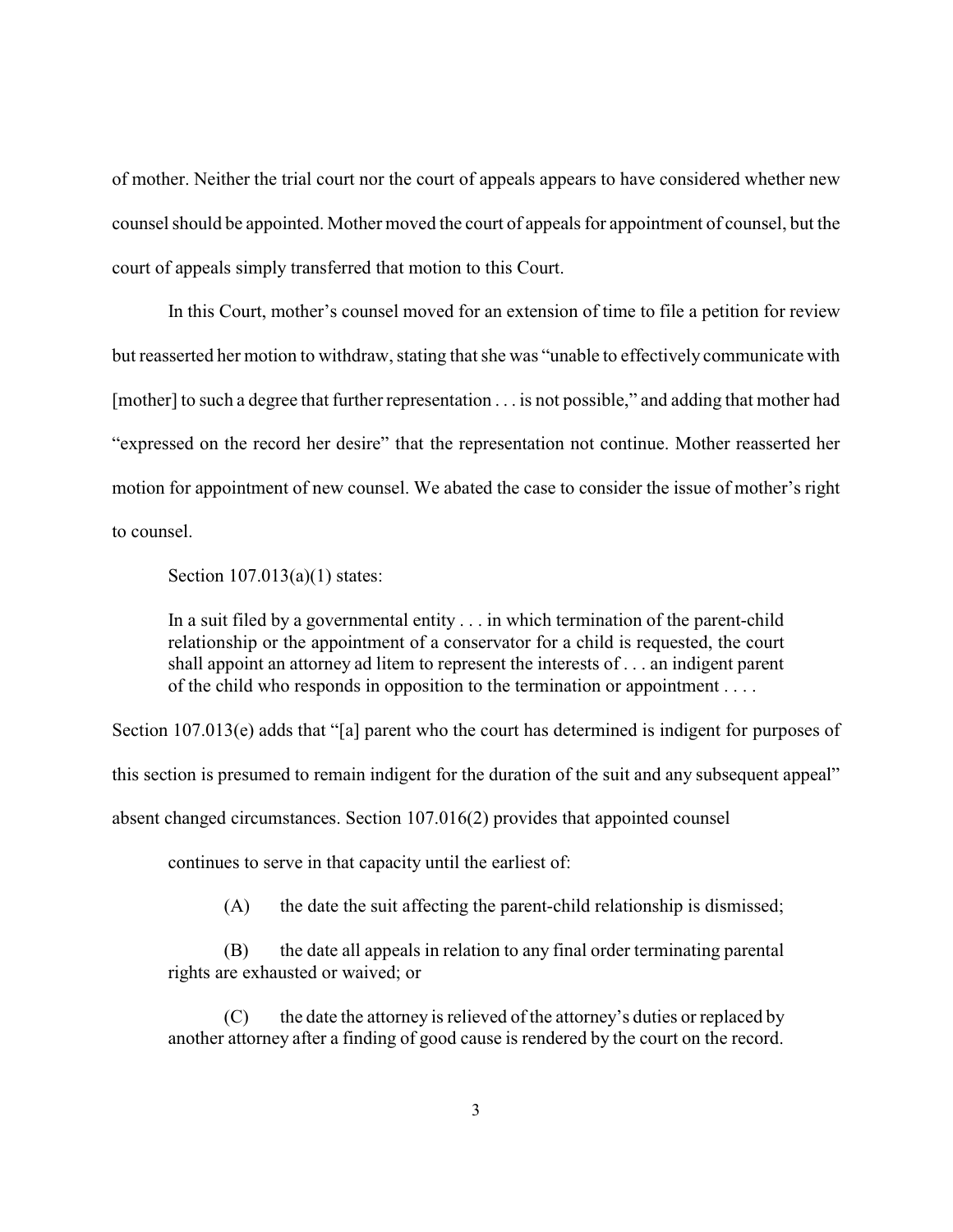Together, these provisions establish the right of an indigent parent to appointed counsel in the trial court and court of appeals.

We have not addressed whether a right to counsel on appeal includes a right to counsel to bring a petition for review in this Court. But we have indicated generally, in other contexts, that exhaustion of appeals includes review sought in this Court.<sup>5</sup> A few statutes appear to take the same view.<sup>6</sup> We see no reason to depart from that view here. To the contrary, the right to counsel is as important in petitioning this Court for review, and in our considering the issues, as in appealing to the court of appeals.

Accordingly, we hold that the right to counsel under Section 107.013(a)(1) through the exhaustion of appeals under Section 107.016(2)(B) includes all proceedings in this Court, including

*E.g.*, *Tex. Beef Cattle Co. v. Green*, 921 S.W.2d 203, 208 (Tex. 1996) (holding that "an underlying civil suit 5 has not terminated in favor of a malicious prosecution plaintiff until the appeals *process* for that underlying suit has been exhausted" (emphasis added), and citing RESTATEMENT (SECOND) OF TORTS § 674 cmt. j (1977) ("If an appeal is taken, the proceedings are not terminated until the final disposition of the appeal and of any further proceedings that it may entail.")); *Apex Towing Co. v. Tolin*, 41 S.W.3d 118, 119 (Tex. 2001) ("When an attorney commits malpractice in the prosecution or defense of a claim that results in litigation, the statute of limitations on a malpractice claim against that attorney istolled until all appeals on the underlying claim are exhausted or the litigation is otherwise finally concluded."); *Underkofler v. Vanasek*, 53 S.W.3d 343, 345–46 (Tex. 2001) (citing *Apex Towing*, 41 S.W.3d at 121); *In re Long*, 984 S.W.2d 623, 626 (Tex. 1999) (per curiam) (an injunction superseded by the district clerk automatically, by filing a notice of appeal, was not enforceable by contempt until all appeals related to the judgment were exhausted, including the denial of an application for writ of error brought by the party seeking contempt sanctions).

<sup>&</sup>lt;sup>6</sup> E.g., TEX. BUS. ORG. CODE § 8.102(c) ("A governing person, former governing person, or delegate is considered to have been found liable in relation to a claim, issue, or matter only if the liability is established by an order, including a judgment or decree of a court, and all appeals of the order are exhausted or foreclosed by law."); TEX. FAM. CODE § 51.095(c) ("An electronic recording of a child's statement . . . shall be preserved until all juvenile or criminal matters relating to any conduct referred to in the statement are final, including the exhaustion of all appeals, or barred from prosecution."); *see also* TEX. CIV. PRAC. & REM. CODE § 34.074(c) ("[A prevailing party's action against a surety] must be brought on or before 180 days after the date all appeals are exhausted in the underlying action."); TEX. EDUC. CODE  $\S$  51.909(b) ("In this section, a person is finally convicted if the conviction has not been reversed on appeal and all appeals, if any, have been exhausted."). *But see* TEX. CODE CRIM. PROC. art. 1.051(d)(2) ("An eligible indigent defendant is entitled to have the trial court appoint an attorney to represent him in the following appellate and postconviction habeas corpus matters: . . . (2) an appeal to the Court of Criminal Appeals if the appeal is made directly from the trial court or if a petition for discretionary review has been granted . . . .").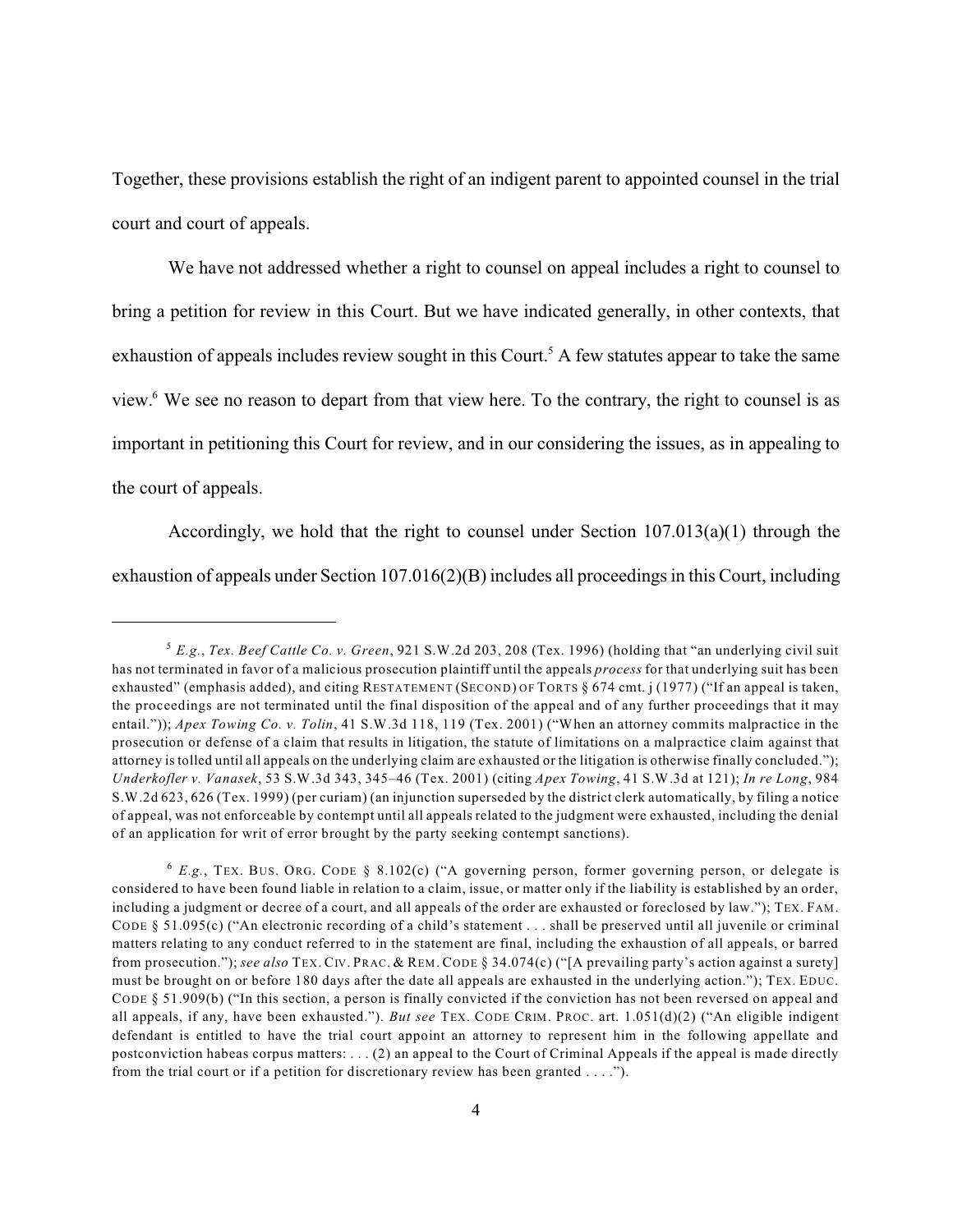the filing of a petition for review. Once appointed by the trial court, counsel should be permitted to withdraw only for good cause<sup>7</sup> and on appropriate terms and conditions.<sup>8</sup> Mere dissatisfaction of counsel or client with each other is not good cause. Nor is counsel's belief that the client has no grounds to seek further review from the court of appeals' decision. Counsel's obligation to the client may still be satisfied by filing an appellate brief meeting the standards set in *Anders v. California*, 9 and its progeny.<sup>10</sup> In light of our holding, however, an *Anders* motion to withdraw brought in the court of appeals, in the absence of additional grounds for withdrawal, may be premature.<sup>11</sup> Courts have a duty to see that withdrawal of counsel will not result in foreseeable prejudice to the client.<sup>12</sup> If a court of appeals allows an attorney to withdraw, it must provide for the appointment of new

<sup>8</sup> TEX. R. APP. P. 6.5.

 $9$  386 U.S. 738 (1967).

*In re D.A.S.*, 973 S.W.2d 296, 297, 299 (Tex. 1998); *see also Kelly v. State*, 436 S.W.3d 313, 318–20 (Tex. 10 Crim. App. 2014) (setting forth duties of counsel); *In re Schulman*, 252 S.W.3d 403, 406 n.9 (Tex. Crim. App. 2008); *Stafford v. State*, 813 S.W.2d 503, 510 n.3 (Tex. Crim. App. 1991). In *D.A.S.*, the Court concluded that *Anders* procedures protect juveniles' statutory right to counsel on appeal in delinquency cases and so held that those procedures apply in juvenile cases. "*Anders* strikes an important balance between the criminal defendant's constitutional right to counsel on appeal and counsel's obligation not to prosecute frivolous appeals." *In re D.A.S.*, 973 S.W.2d at 297. The same is true for indigent parents in parental rights termination cases.

<sup>11</sup> In criminal appeals in Texas, there are two possible outcomes when an *Anders* brief is filed, both of which involve eventually granting the original appointed counsel's motion to withdraw. "Either the appellate court confirms that there are no non-frivolous grounds for appeal, thus extinguishing the appellant's constitutional right to appellate counsel, and grants the motion to withdraw, or the appellate court finds that there are plausible grounds for appeal, in which case the appellate court still grants the motion to withdraw, but remands the cause to the trial court for appointment of new appellate counsel." *Kelly*, 436 S.W.3d at 318 n.16 (citing *Meza v. State*, 206 S.W.3d 684, 689 (Tex. Crim. App. 2006)).

*See Villegas v. Carter*, 711 S.W.2d 624, 626 (Tex. 1986) (trial court allowed an attorney to withdraw two 12 days before trial and refused to allow a continuance).

*See* TEX. R. CIV. P. 10. 7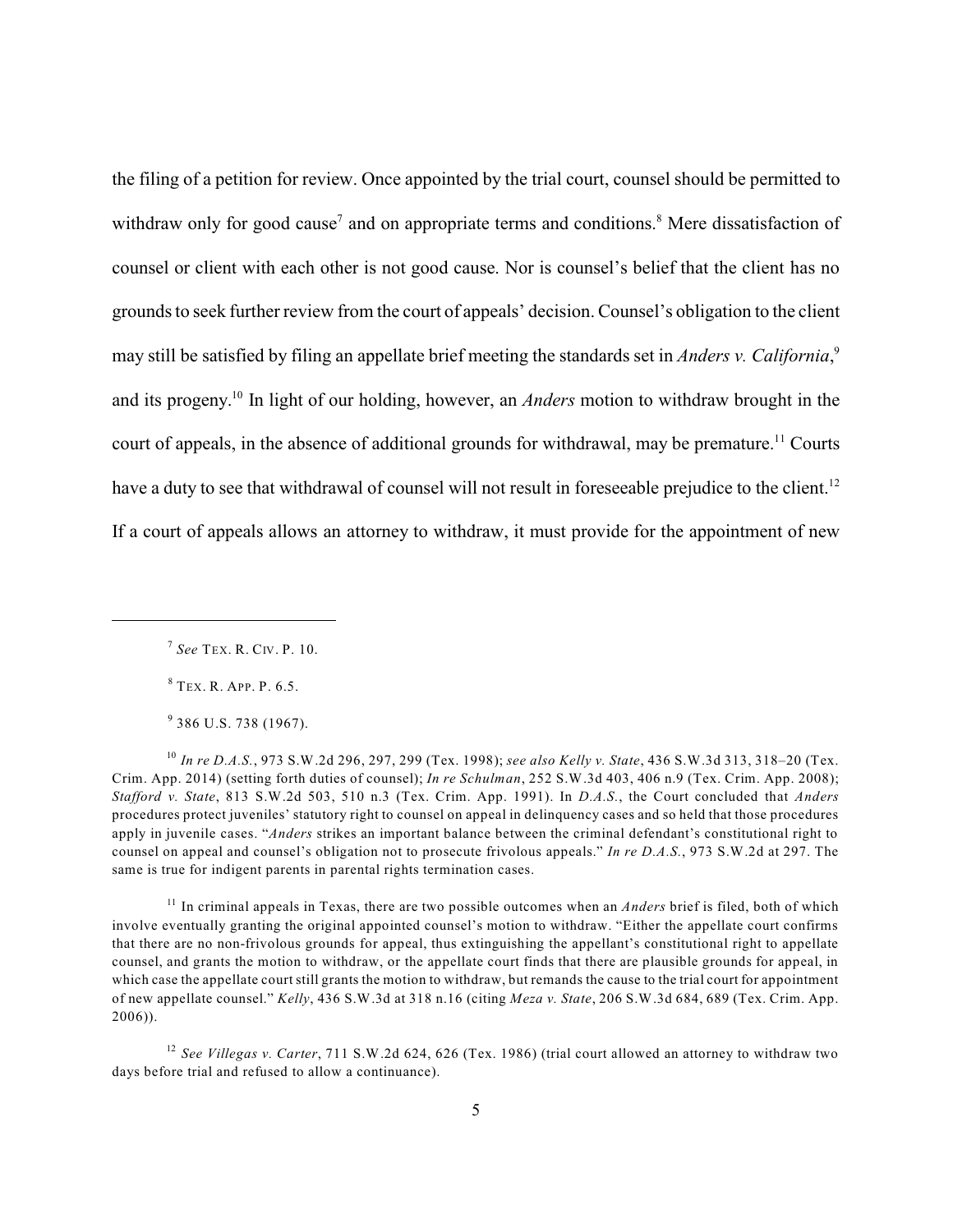counsel to pursue a petition for review.<sup>13</sup> In this Court, appointed counsel's obligations can be satisfied by filing a petition for review that satisfies the standards for an *Anders* brief.<sup>14</sup>

While an appellate court may be equipped to rule on a motion to withdraw in many instances, it may decide instead, as the court of appeals did in this case with a motion unrelated to any *Anders* claim, to refer the motion to the trial court for evidence and a hearing. An appellate court must ordinarily refer the matter of appointment of replacement counsel to the trial court.<sup>15</sup>

Here, the record indicates that counsel's motion to withdraw, and mother's motion for new counsel, were not based on mere dissatisfaction with each other. We conclude that the trial court in making its recommendation, and the court of appeals in accepting that recommendation, did not abuse their discretion by allowing counsel to withdraw. Accordingly, we grant counsel's motion to withdraw and mother's motion for appointment of counsel. We direct the trial court to appoint

 $13$  A court may abate the appeal to refer the case to the trial court for appointment of new counsel, a procedure that parallels the procedure required in criminal cases when new counsel is necessary. *See Kelly*, 436 S.W.3d at 318 n.16; *Stafford*, 813 S.W.2d at 511 ("the Court of Appeals then must abate the appeal and remand the case to the trial court with orders to appoint other counsel" to present ground for appeal).

*Anders*, 386 U.S. at 744– 45; *see High v. State*, 573 S.W.2d 807, 812–13 (Tex. Crim. App. 1978). In criminal 14 appeals, the reviewing court must conduct an independent evaluation of the record to determine whether counsel is correct in determining that the appeal is frivolous. *See Stafford*, 813 S.W.2d at 511. Petitions for review ordinarily come to this Court without the underlying record, but often with an appendix incorporating numerous exhibits from the record. *See* TEX. R. APP. P. 53.2(k). Counsel should provide record citations, and, in a proper case, may choose to ask that the record be forwarded from the court of appeals. *See* TEX. R. APP. P. 54.1 ("With or without granting the petition for review, the Supreme Court may request that the record from the court of appeals be filed with the clerk of the Supreme Court.").

<sup>&</sup>lt;sup>15</sup> In criminal cases, when new counsel is required, courts of appeals would abate the appeal and direct the trial court to appoint new counsel. *See Meza*, 206 S.W.3d at 688 (discussing the appropriateness of an abatement in a case involving both a motion to withdraw and a motion to substitute new counsel, "especially given [the Code of Criminal Procedure's] elaborate mechanism for making court appointments for indigent criminal defendants").